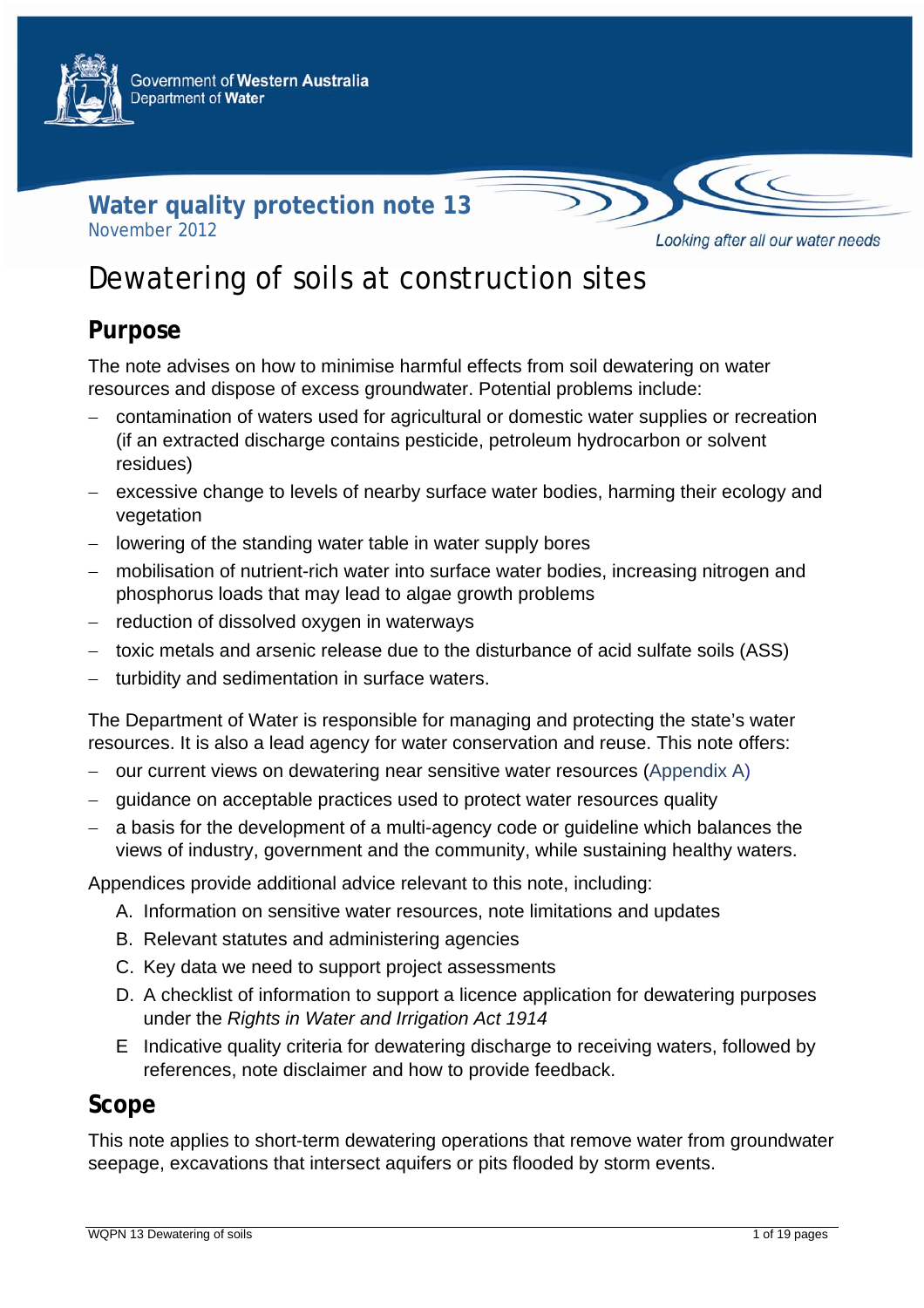Our main purpose is to guide the environmental management of dewatering at construction sites and during the installation of buried structures and services, however aspects can be used to guide other operations (such as seasonal agricultural land drainage and waters pumped from quarries).

This note does not cover:

- − Dewatering projects exceeding one year's duration. Specific advice about mine-site dewatering is available in the *Water quality protection guidelines – mining and mineral processing* (reference 4a)*.*
- − soil dewatering that occurs via constructed agricultural drains intercepting the water table
- − dewatering that may disturb ASS<sup>#</sup>
- − temporary bores provided solely for soil or groundwater investigations
- − oil, gas or thermal energy industry bores.

# Special provisions apply to dewatering at contaminated sites and those affected by acid sulfate soils. Development proposals that may involve these settings should be referred to the Department of Environment and Conservation's Contaminated sites branch in Perth (reference 3c).

## **Advice and recommendations**

#### **Planning to dewater soil**

- 1 Prior to installing dewatering equipment, a comprehensive assessment of the potential environmental impacts of dewatering should be undertaken. This assessment should highlight environmental risks and propose management strategies to overcome any significant environmental issues (see Appendices C and D).
- 2 The environmental assessment should:
	- a Describe the dewatering technique (such as 'spears' connected to a pump manifold, bore-field, or pit and sludge pump).
	- b State the intended commencement date, dewatering duration, flow rate and frequency of dewatering discharge.
	- c Detail the properties and dependencies of local waters (before dewatering), including the following:
		- seasonal standing groundwater levels
		- soil types and their hydrogeology
		- comprehensive groundwater quality indicators
		- the water values at risk near the dewatering site
		- the water values at any planned water discharge point.

For projects in the Perth region, the *Perth Groundwater Atlas* provides indicative information on the water table, see online information at <[www.water.wa.gov.au>](http://www.water.wa.gov.au/) select *Tools and data > Maps, and atlases*. For other regions, select our *Hydrogeological atlas,* or contact our information services in Perth to obtain available data.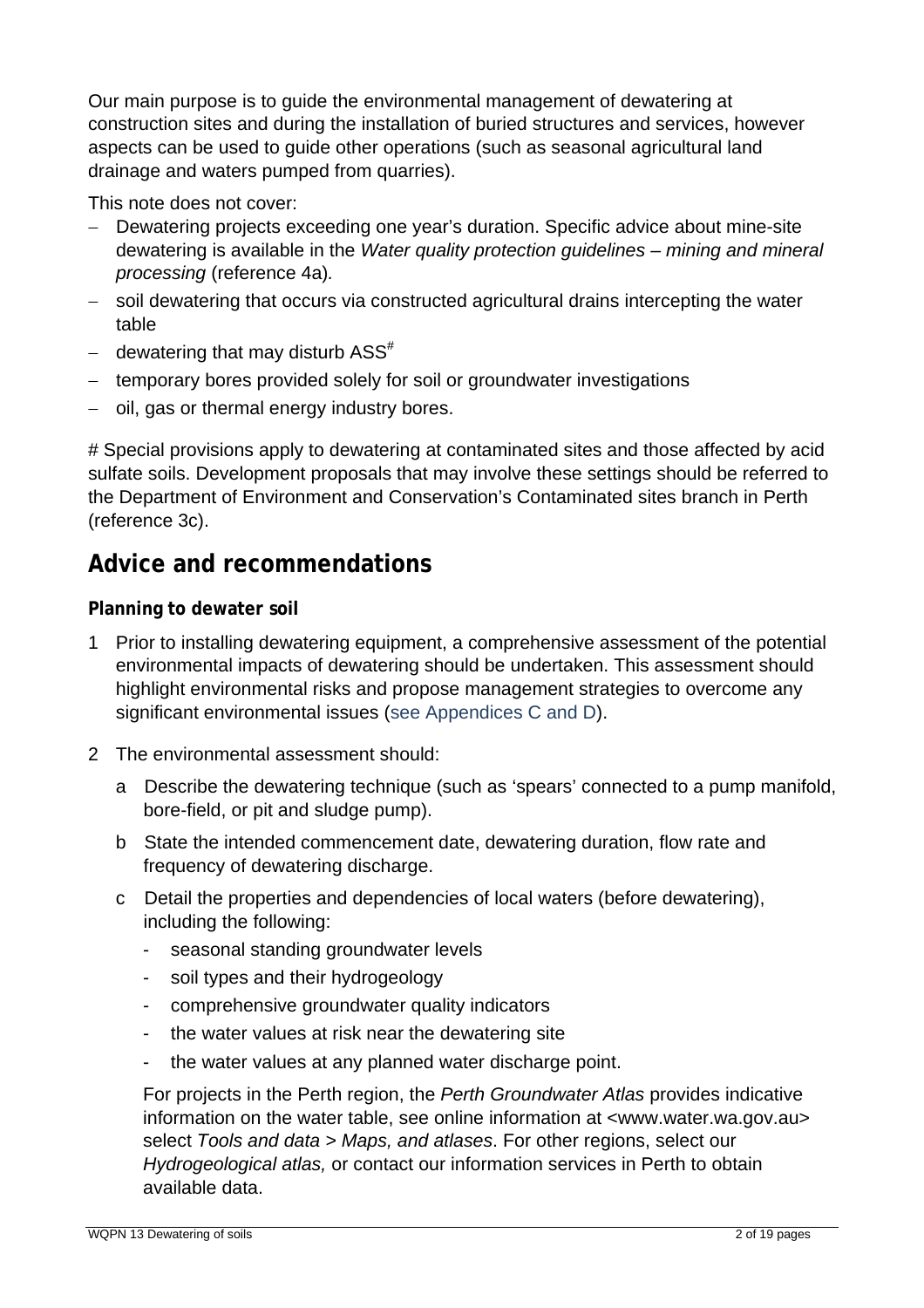- d Show the profile and radius of influence of any watertable draw-down cone calculated via scientific modelling (including threat to any vegetation or existing structures from land movement) under the supervision of an experienced hydrogeologist. Empirical methods of impact estimation may be used for small projects of short duration.
- e Advise on any proposed measures to limit the offsite influence of the dewatering, such as scheduling start of dewatering at the end of the dry season, sheet-piling, hydraulic barriers, grout curtains or ground-freezing.
- f Describe the quality of dewatering liquid (determined by bore sampling and analysis or using recorded data), including contaminant concentrations, with parameters selected based on natural groundwater contaminants and/or the local land use history.
- g Evaluate the need for treatment of the extracted water and its viability before release to the environment, including aeration, chemical flocculation, filtration, odour control, pH adjustment and/or sedimentation.
- h State the risks of disturbing acid sulfate soils when dewatering. The West Australian Planning Commission's *Acid sulfate soil planning guidelines* (reference 9) provide relevant information. Acidic conditions can be produced when natural sulfide minerals, predominantly iron sulfide (pyrite) in the soil are exposed to air after the water table is lowered. This can result in the release of toxic metals into groundwater. Dewatering should not take place unless effective measures are used to prevent soil acidification. For more information, see references 3b, 3c and contact the Department of Environment and Conservation's Contaminated sites branch*.*
- i Detail the discharge consent conditions set by regulatory authorities such as the Minister for the Environment, Swan River Trust, Department of Environment and Conservation or local government. In the absence of specified discharge quality, the quality of dewatering fluid discharged to the environment should consistently comply with the indicative criteria provided in Appendix E. Alternative discharge criteria may be proposed by the proponent for assessment, supported by detailed site-specific scientific studies
- j Summarise the results of consultation with any local residents or businesses likely to be affected during dewatering. A contact person (representing the business or agency conducting the dewatering) should be available during the operational period to manage any issues.
- 3 Dewatering discharges to the environment should not result in any of the following impacts:
	- a loss of any existing environmental value linked to receiving waters
	- b pose a significant threat to aquatic fauna or flora, especially in sensitive environments, see Appendix A
	- c soil erosion or local flooding
	- d harm to native vegetation (via flooding or toxicity)
	- e erosion of structures or services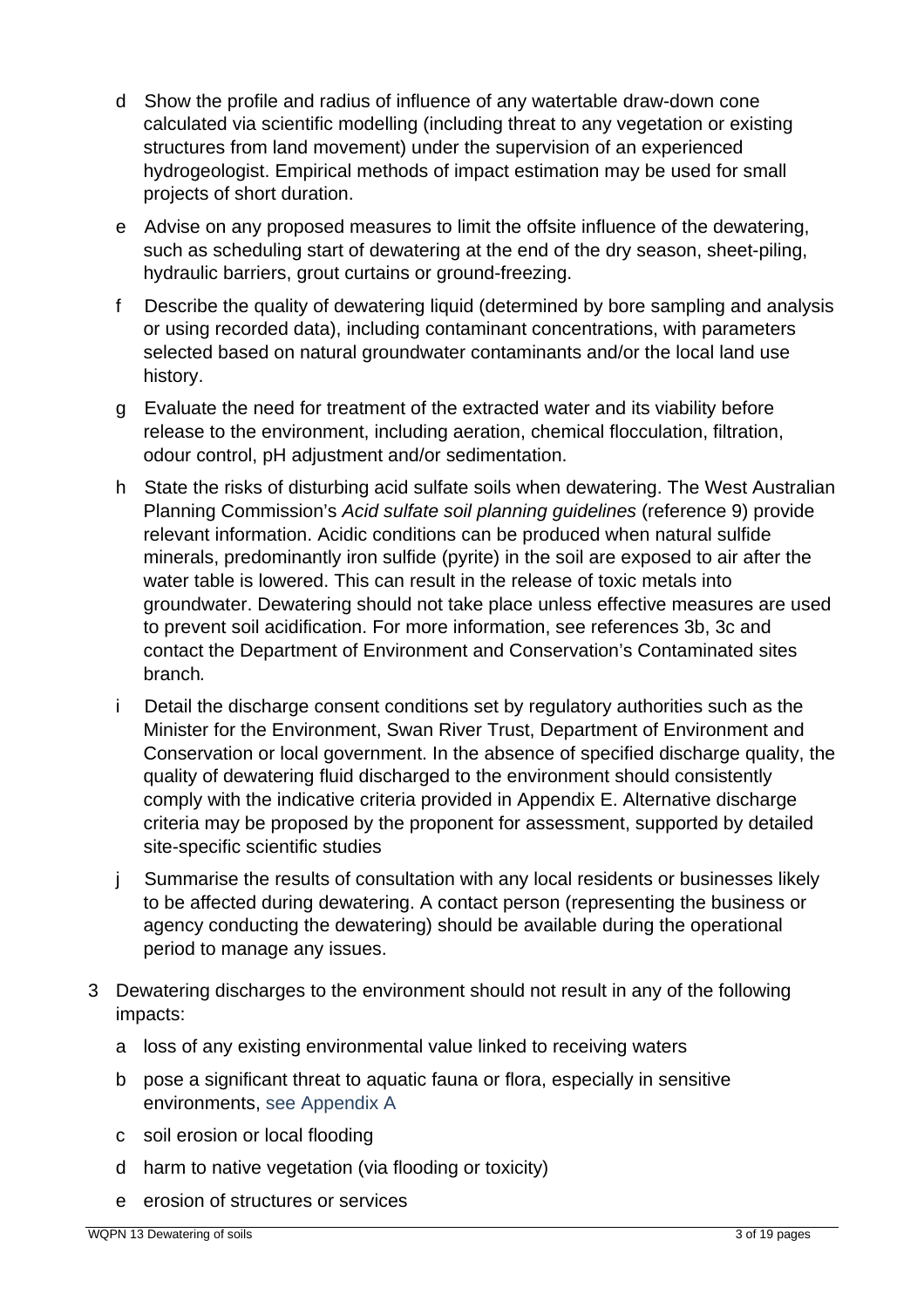- f sediment build-up in drains, waterways or wetlands
- g significant change of pH in soil, surface waters or groundwater
- h leaching of contaminant concentrations likely to harm downstream water values
- i nuisance to the local community such as foul odours; harm to plants or property
- j hazard to human health or safety
- k loss or discernible reduction of flow in public or private water sources.
- 4 The proponent should prepare and implement appropriate management strategies to address any environmental issues arising during the operation of the dewatering project. This should include design measures to minimise the impact of local stormwater on the dewatering operation. Government regulatory approvals, and controls that apply to dewatering, are summarised in the table in Appendix B.
- 5 Dewatering near coastal or estuarine environments should not draw saltwater into a less saline aquifer. The likelihood of disturbing acid sulfate soils is high in these environments, so effective risk management is necessary.
- 6 A groundwater licence is required for dewatering in proclaimed *groundwater areas* (see Appendix B and D). For detailed information, see [<www.water.wa.gov.au](http://www.water.wa.gov.au/)> select *Doing business with us > water licensing* or contact our nearest office.

#### **Options for disposal of water**

- 7 Dewatering disposal options (to minimise environmental harm) are listed in preferred order as follows:
	- a *Recharge of local groundwater*, provided:
		- the quality of the extracted water meets the relevant criteria set by regulatory agencies (Appendix B), it's quality is compatible with maintaining the uses of local waters (reference 1c or 1d) or conforms to the indicative criteria given in Appendix D
		- there is sufficient area and aquifer capacity to recharge, without risk to native vegetation, wetlands, structures or services
		- silt, clay, organic material or precipitates in dewatering flows will not clog the recharge area
		- the dewatering fluid does not degrade soil or the quality of water resources
		- the discharge will not lead to local flooding or adverse land surface impacts.
	- b *Recycling,* provided the water quality is suitable for its intended use. Recycling options include dust control, process circuit water, cooling water systems or washdown water. The reuse activity must also be acceptable to the Department of Health and the relevant local government authority.
	- c *Irrigation of vegetated land* provided the water quality meets the *Australian and New Zealand guidelines for fresh and marine water quality 2000*, chapter 4.2 criteria for irrigation (reference 1c). The proponent should also demonstrate that the watering regime meets the seasonal evapo-transpiration needs of the irrigated vegetation, and has no adverse environmental or social impacts.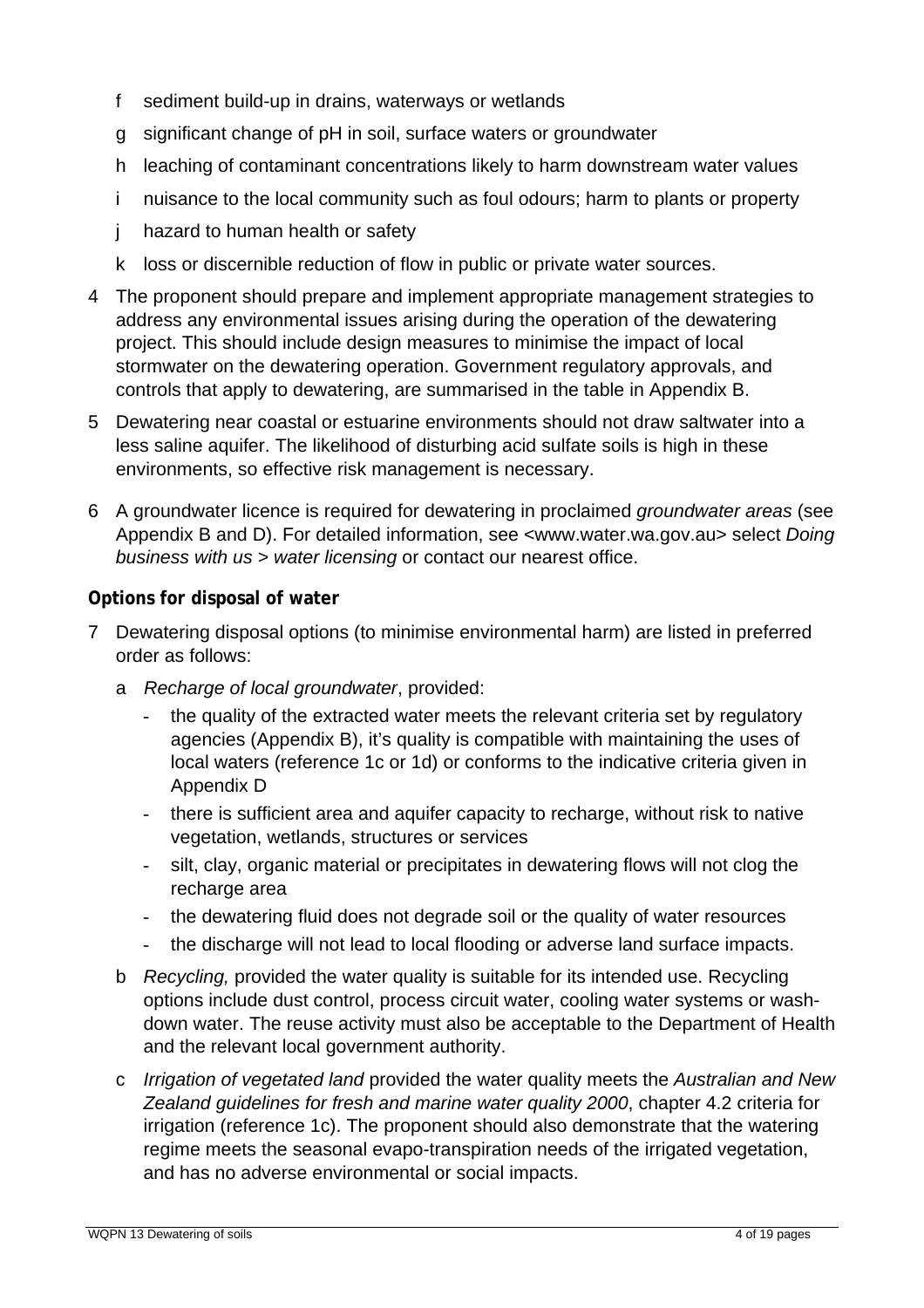- d *Water use off-site* by pumping or carting, provided a written agreement is negotiated with the owner of the selected site to provide water for a specific need. The reused water quality should consistently meet the quality criteria appropriate for the intended use. The off-site use must also be acceptable to the Department of Health and the relevant local government authority.
- e *Discharge into nearby waterways,* provided:
	- the water quality meets the indicative criteria set by regulatory authorities; the default criteria in Appendix E, or other approved alternative site specific criteria
	- written approval is received from the owner/operator of any drainage systems used to convey the dewatering discharge, such as the Water Corporation for main drains and local government authorities for local drains
	- approval is given by relevant state government agencies including the Departments of Environment and Conservation, Health and Water in their managed areas, and meets local government planning and environmental health requirements
	- discharge into drains entering the Swan or Canning rivers conforms to the Swan River Trust's dewatering policy
	- the discharge into a waterway within any area managed under the *Waterways Conservation Act 1976* (e.g. Albany Waterways, Avon River, Leschenault Inlet, Peel-Harvey Inlet and Wilson Inlet management areas) is approved by this department.
- f *Storage* in a pond for reuse or disposal by controlled seepage.
- g *Solar evaporation* disposal in a lined containment basin.

#### **Constraints on disposal of dewater**

- 8 This department will generally oppose any dewatering discharge that:
	- a flows into *conservation category* or *resource enhancement* wetlands listed in the *directory of important wetlands, environmental protection policy, Ramsar convention*  or *register of the national estate;* unless approved in writing by the Department of Environment and Conservation
	- b enters poorly defined waterways where the dewatering fluids could flood adjoining land and vegetation
	- c is likely to compromise the values (beneficial uses) of any surface water or groundwater resource. The National water quality management strategy guidance papers offer detailed information on these values and their protection (references 1c & 1d)
	- d is likely to cause any of the adverse environmental impacts previously described in this note.
- 9 Discharge options may be considered on a site-by-site basis. Proposals should be referred to our nearest regional office for assessment and advice, including the information described in *Planning to dewater*.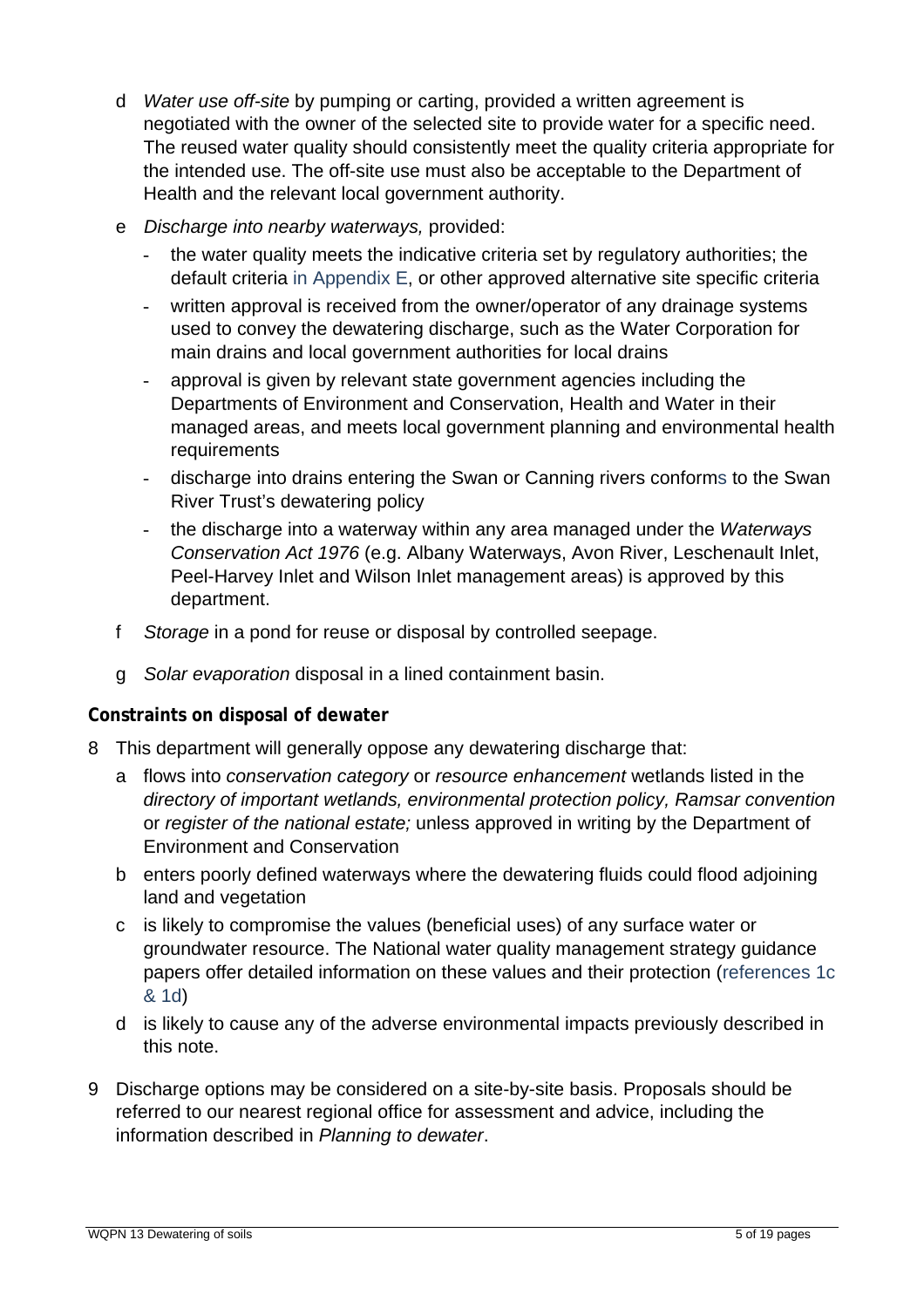#### **Operation and management**

- 10 Where the extracted water may contain significant suspended solids, cause turbidity in receiving waters or be of variable quality, the proponent should install and operate a settling basin or balance tank with capacity to contain a minimum of two hours of dewatering flow prior to discharge.
- 11 Settling basins should effectively remove floating matter, allow effective aeration and permit dissolved iron to precipitate and settle. Where extracted water has a pH of less than 6 and titrated acidity exceeds forty milligrams/litre, it may be necessary to dose water with an alkali (such as lime) to raise the pH to at least 6.5, and artificially aerate the water to promote the precipitation of metal oxides.
- 12 Where water retention on-site is not practical due to a lack of space, other forms of solids reduction should be used (such as filtration through geo-fabric or hay bales).
- 13 If appropriate treatments should be considered such as chemical dosing with metal salts to reduce fine suspended solids, followed by settling.
- 14 Disinfection should be used if the extracted water contains micro-organisms (such as where dewatering takes place near animal holdings or sewage disposal systems).
- 15 The dewatering should not result in changes to the water table, water quality or hydrology that may cause significant adverse effects on neighbouring properties or water resources.
- 16 Any incidental detrimental effects on people, property or water bodies should be immediately and effectively remedied by the dewatering system operator
- 17 Contingency plans and resources should be available to deal with equipment malfunctions, storm events, contamination incidents, vandalism and emergency situations that may pose a risk to the local environment.

#### **Monitoring and reporting**

18 The dewatering system operator should carry out monitoring as follows:

| What is monitored?                                                                                                                                                                         | <b>Frequency</b>                        |
|--------------------------------------------------------------------------------------------------------------------------------------------------------------------------------------------|-----------------------------------------|
| Dewatering discharge rate during the works (using a water meter)                                                                                                                           | Continuous                              |
| Physical parameters (after treatment), including pH, electrical<br>conductivity, dissolved oxygen, total titrated acidity/ alkalinity and<br>turbidity at the settling tank/ pond overflow | Weekly, from<br>start of<br>dewatering  |
| Static water levels in the surrounding watertable via piezometers to<br>assess draw-down effects (and any impacts on structures)                                                           | Fortnightly                             |
| Site-specific chemicals (after treatment) such as salts and metals<br>and biological parameters using a laboratory accredited by the<br>National association of testing authorities        | Monthly, from<br>start of<br>dewatering |
| Impacts on vegetation and water resources by conducting<br>investigations over time, including pre-start and at completion of<br>dewatering.                                               | Six-monthly<br>intervals                |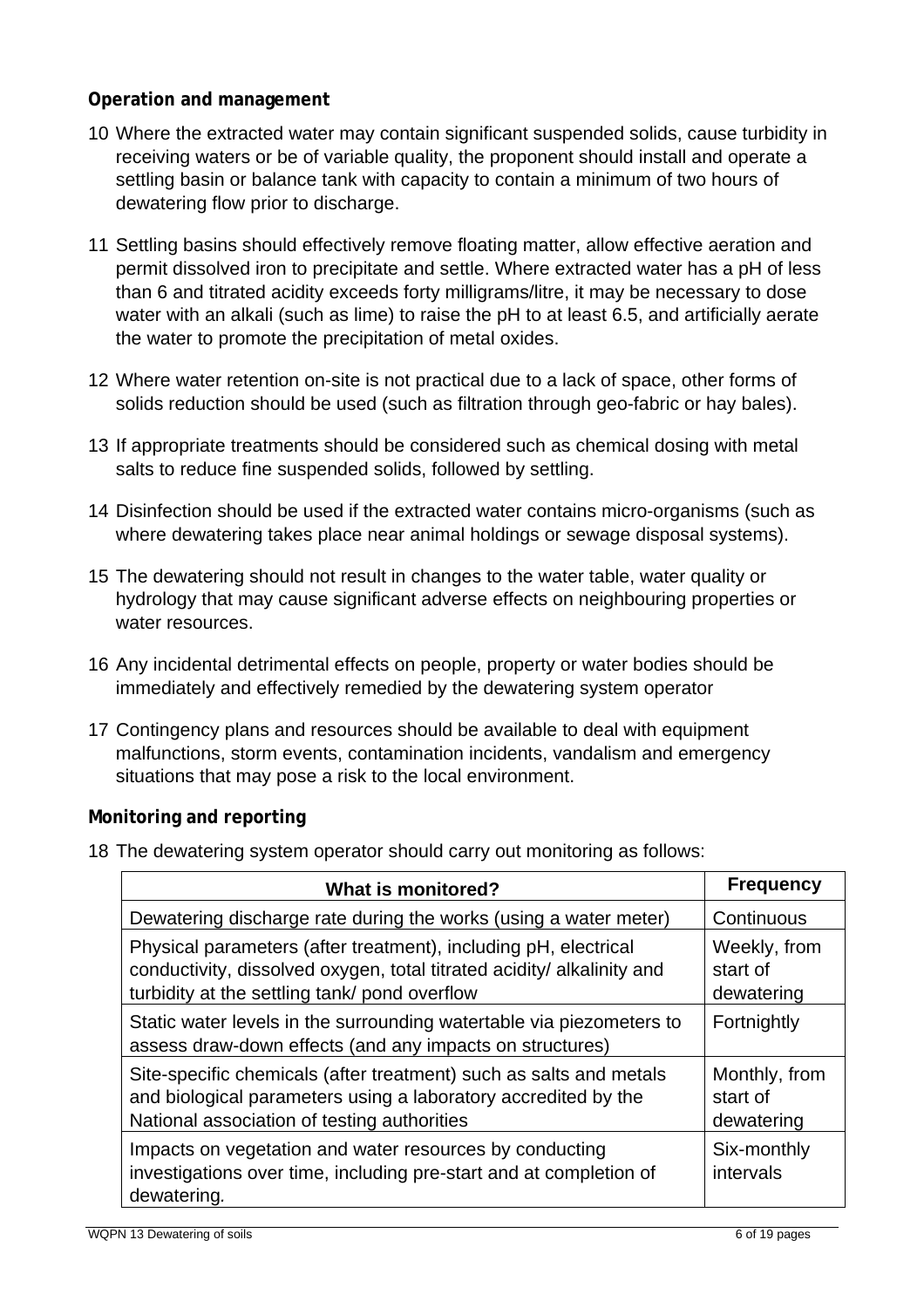19 Monitoring program records and results should be retained for up to two years, for inspection or reporting as required by government agencies.

### Appendix A: Information on sensitive water resources, note limitations and updates

#### **Sensitive water resources**

Our water resources sustain ecosystems, aquatic recreation and aesthetic values as well as providing drinking, industry and irrigation supplies. Along with breathable air, uncontaminated water is essential for viable communities. Natural water resources should remain within defined quality limits to retain their ecological, social and economic values. Hence they require appropriate protection measures to minimise contamination risks.

Information on water quality parameters and processes to maintain water values are published in the Australian Government's national water quality management strategy papers. These papers are available online at <[www.environment.gov.au>](http://www.environment.gov.au/) select *water > water policy and programs > water quality.* 

The Department of Water strives to improve community awareness of catchment protection measures (for both surface water and groundwater) as part of a multi-barrier protection approach to sustain acceptable water resource quality. Human activity and many land uses pose a risk to water quality if contaminants in significant quantities are washed or leached into water resources.

Sensitive waters include estuaries, natural waterways, wetlands and groundwater. These waters support one or more of the environmental values described below.

#### **Public drinking water sources**

#### *Overview*

Public drinking water source area (PDWSA) is the collective name given to any area proclaimed to manage and protect a community drinking water source. PDWSA include underground water pollution control areas, water reserves and catchment areas administered by the Department of Water under the provisions of the *Metropolitan Water Supply, Sewerage and Drainage Act 1909* or the *Country Areas Water Supply Act 1947*.

For online information on the location of PDWSA, see < [www.water.wa.gov.au](http://www.water.wa.gov.au/) > select *tools and data > maps and atlases > geographic data atlas*, then open *environment > public drinking water source areas.* 

Within PDWSA, priority areas are defined (P1, P2 or P3) via publicly consulted drinking water source protection plans or land use and water management strategies. Priority areas are used to guide land planning, rezoning and development approval processes. Priority areas are assigned considering the current local planning scheme zoning, land tenure, the water source's strategic value and its vulnerability to harm. Each priority area is managed using a specific risk-based strategy to provide for effective water resource protection.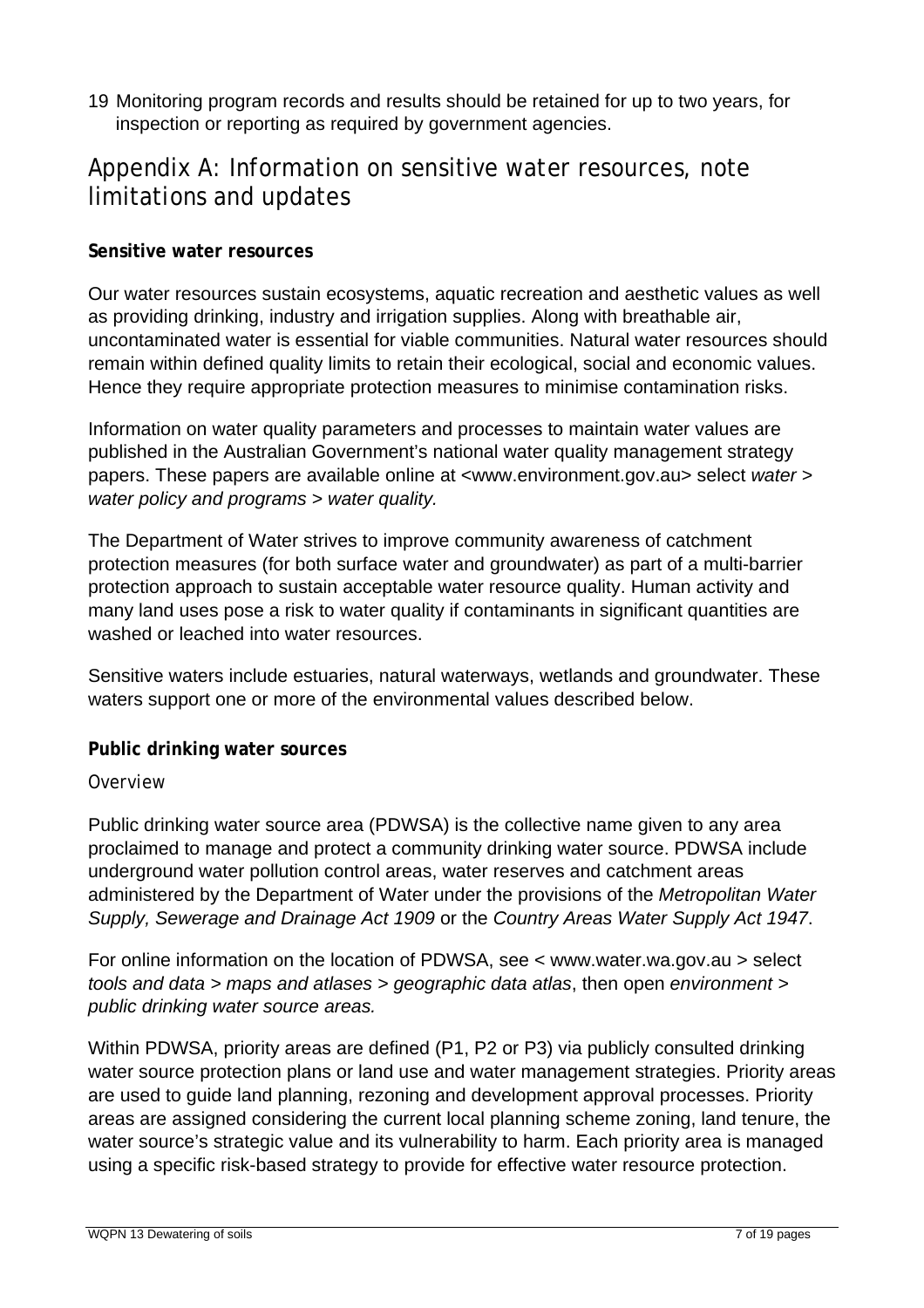The Department of Water develops these documents in consultation with other government agencies, landowners, industry and the community.

P1 areas are defined to ensure human activity does not degrade a water source. These areas are declared over land where the provision of high-quality drinking water for public use is the primary beneficial land value. P1 areas typically cover land controlled by the state government or one of its agencies. These areas are managed under the principle of *risk avoidance*, so most land development and human activity is normally opposed.

P2 areas are defined to ensure there is *no increased risk of pollution* to the water source once a source protection plan has been published. These areas are declared over land where low-intensity development exists (involving rural usage such as dry land grazing or cropping). Protection of public water supply sources is a high priority in P2 areas. These areas are managed in accordance with the principle of *risk minimisation*, and so the intensity of development should be restricted (via management conditions) and activities with a low water contamination risk are normally considered acceptable.

P3 areas are defined to *manage the risk of pollution* to the water source. These areas are declared over land where public water supply sources must co-exist with other land uses such as residential, commercial and/or light industrial development. Protection of P3 areas is mainly achieved through land use management measures e.g. contamination barriers. Environmental guidance (such as these notes) or site-specific development approval conditions are used to limit the water resources contamination risk from the land use or activity. If, however, the water source becomes contaminated, then water supplied from P3 sources may need to be more intensively treated or an alternative water supply source commissioned.

Additional protection zones are defined close to the point where drinking water is extracted or stored. These zones are called *wellhead protection zones* (WHPZ) and *reservoir protection zones* (RPZ). Statutory land use constraints apply to activities within these zones surrounding sources to safeguard these waters most vulnerable to contamination.

WHPZ are assigned around water production wells based on hydrological factors. Statutory land use restrictions apply within these zones as groundwater moves rapidly towards wells due to aquifer depressurisation by pumping. Any contaminants leaching from the ground surface in a WHPZ could rapidly migrate into scheme water supplies (before effective remedial action can occur). In sedimentary basins, WHPZ are usually circular, with a radius of 500 metres in P1 areas and 300 metres in P2 and P3 areas. These zones do not extend outside PDWSA boundaries.

RPZ are defined over and around public water supply storage or pipe-head reservoirs. Statutory access and land use restrictions apply in RPZ. The aim is to restrict the likelihood of contaminants being deposited or washing into water sources in any runoff. RPZ are normally within state-controlled areas encompassing land up to two kilometres measured outward from the reservoir top water-level and include the inundated area when the reservoir is full.

For additional explanatory information on PDWSA, see our Water quality protection note (WQPN) 25 *Land use compatibility in public drinking water source areas,* WQPN 36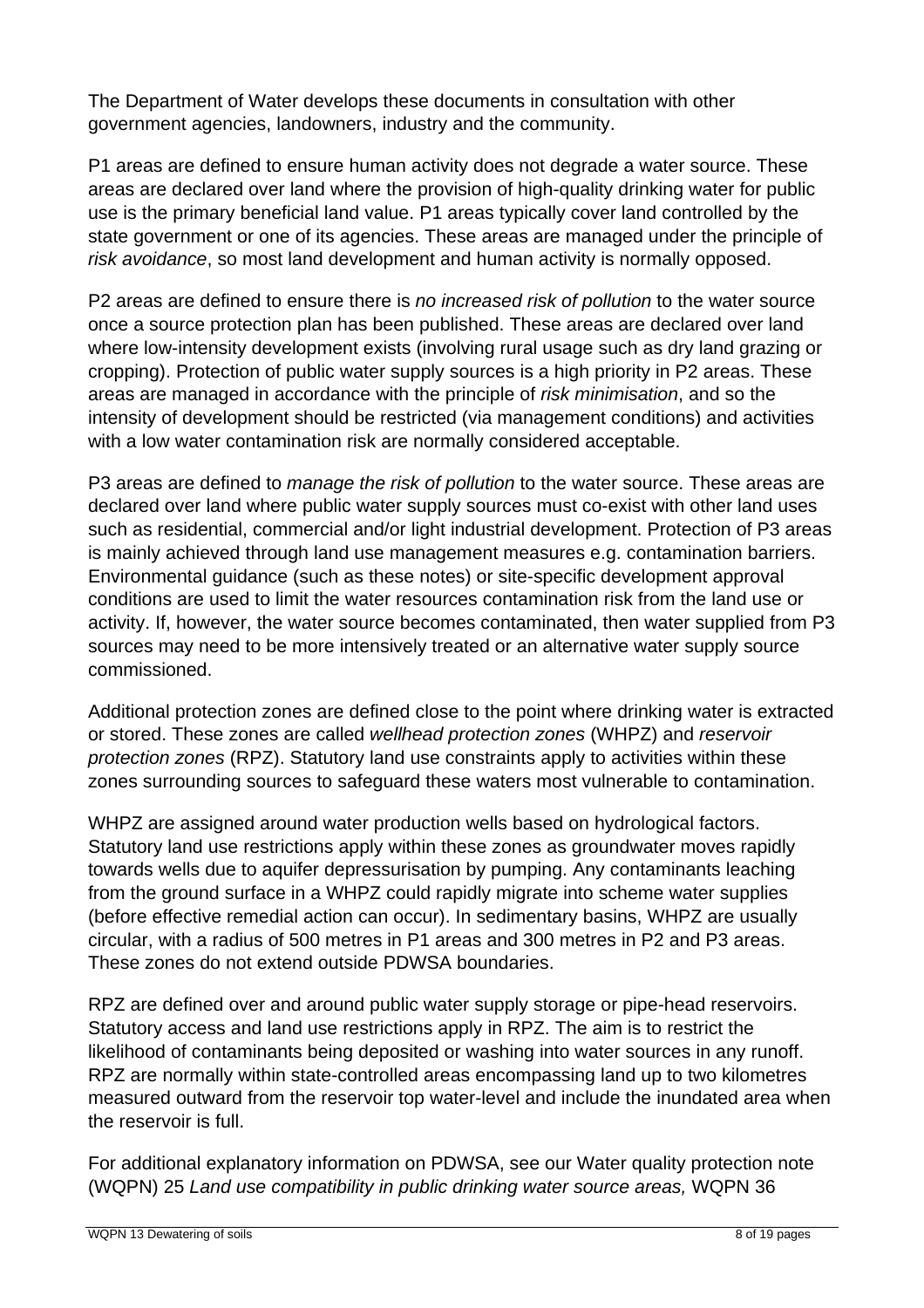*Protecting public drinking water source areas,* WQPN 75 *Proclaimed public drinking water source areas,* note 76 *Land use planning in PDWSA* and WQPN 77 *Risk assessment in PDWSA.* These notes are available online at <[www.water.wa.gov.au](http://www.water.wa.gov.au/)> select *publications > find a publication > series browse.*

#### *Established activities within PDWSAs*

Many land use activities were approved and established before publication of a source protection plan or land use and water management strategy.

Activity operators should ensure that modern environmental facilities and practices are progressively implemented and maintained so that the water resource contamination risk is minimised (within practicable and economic constraints).

#### *New or expanded activities in PDWSA*

Any development proposals that could affect a drinking water source should be referred to this department's local regional office with detailed supporting information for an assessment and written response.

The development proposal may be:

- ⎯ approved (with or without conditions)
- ⎯ delayed pending receipt of additional information before a decision is made; or
- ⎯ opposed due to a statutory or policy conflict or inadequate protective measures provided to safeguard the water source.

To assist the assessment, operators should demonstrate that under all operating conditions the facilities and processes used on-site do not pose a significant water contamination risk.

#### *Buffers to water supply sources*

Native vegetation buffers should be used to separate compatible land use areas from the sources of drinking water including the full supply margins of reservoirs, their primary feeder streams and/or production bores. Advice on suitable buffer forms and dimensions is provided in our WQPN 6 *Vegetated buffers to sensitive water resources*.

#### *Within clearing control catchments*

Controls on vegetation clearing for salinity management in country areas are provided under part IIA of the *Country Areas Water Supply Act 1947*.

These controls apply in the Wellington Dam, Harris River Dam, Mundaring Weir and Denmark River catchment areas and the Kent River and Warren River water reserves.

Details of clearing controls may be obtained from our regional offices, see online information at <[www.water.wa.gov.au](http://www.water.wa.gov.au/)>, select *Contact us*.

#### **Private water supply sources**

Private water sources vulnerable to contamination include:

− drinking water sources for people or domesticated animals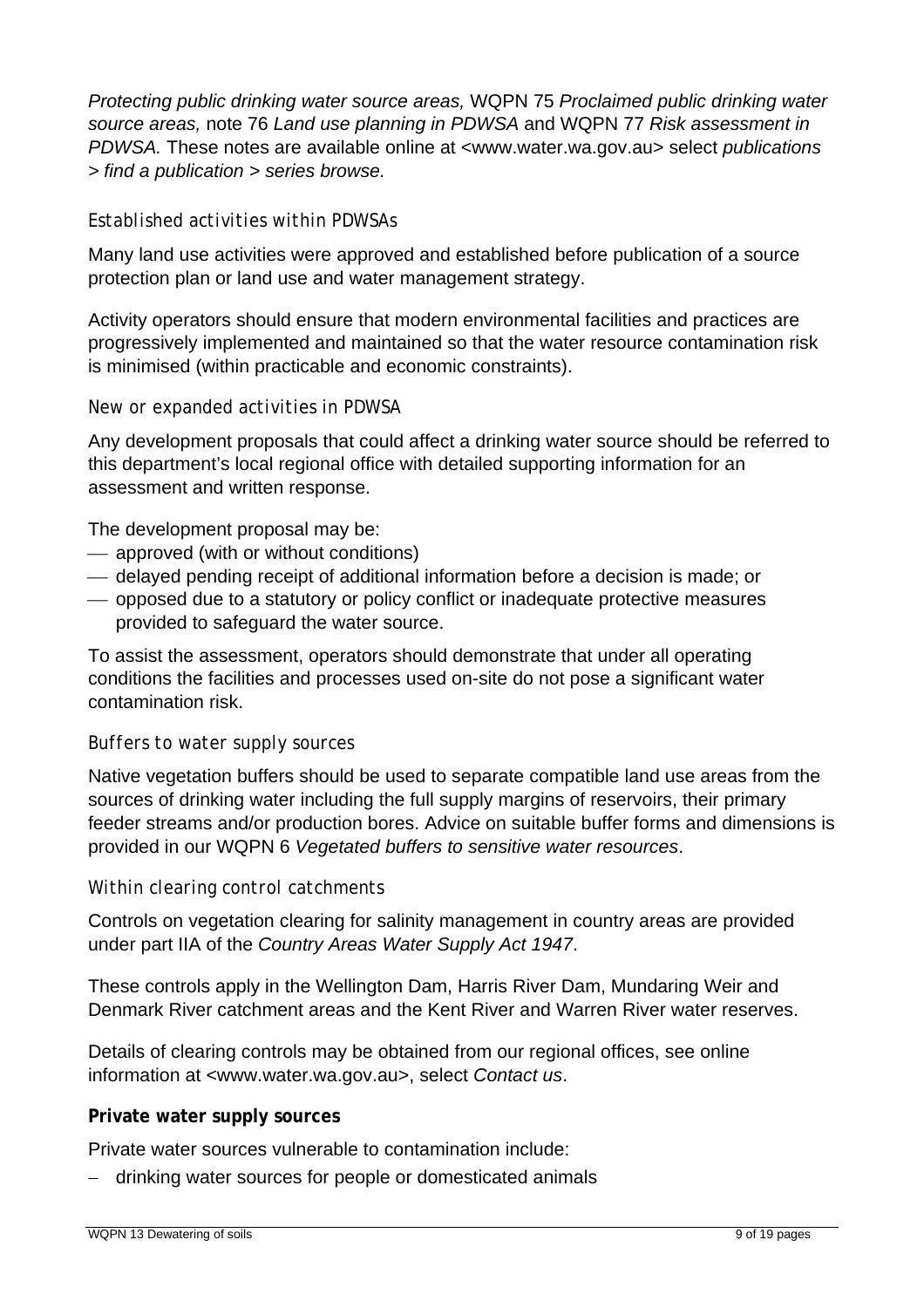- − commercial or industrial water supply sources (requiring specific qualities that support activities such as aquaculture, cooling, food and mineral processing or crop irrigation)
- − urban or municipal irrigation sources (where water quality may affect vegetation performance or people's health and wellbeing).

#### **Underground ecosystems**

Important underground ecological functions that may be at risk of contamination include groundwater- and cave-dwelling animals and microorganisms (generally located within soils that have open pore spaces such as sand, gravel and limestone).

#### **Waterway ecological and social values**

Waterways that have high social and conservation significance are described in the Western Australian Environmental Protection Authority (EPA) Guidance statement 33 *Environmental guidance for planning and development*, section B5.2.2. This statement is available online at [<www.epa.wa.gov.au](http://www.epa.wa.gov.au/)> select *policies and guidelines* > *environmental assessment guidelines* > *guidance statements.*

The Department of Water manages natural waterways under Section 9 of the *Water Agencies (Powers) Act 1984* and the *Rights in Water and Irrigation Act 1914*. For online information, see [<www.water.wa.gov.au](http://www.water.wa.gov.au/)> and select *managing water*. Apart from aquatic ecosystems and water sources, waterways provide social values including aesthetic appeal, drainage pathways and recreational opportunities for watercraft use, fishing, tourism, swimming and related aquatic activities. Engineered drains and constructed water features are normally not assigned ecological values because their primary function and operational factors outweigh their ecological value.

This department also administers the *Waterways Conservation Act 1976* which defines Western Australian waterways subject to specific regulatory controls. Currently proclaimed waterways include the Avon River, Peel-Harvey Inlet, Leschenault Inlet, Wilson Inlet and Albany waterways management areas.

#### **Within the Swan–Canning Estuary catchment**

The Swan River Trust is responsible for the protection and management of the Swan-Canning River system. The Trust safeguards ecological and social values under the *Swan and Canning Rivers Management Act 2006.* Written approval is needed for any land- or water-based development within the Swan, Canning, Helena or Southern Rivers and their associated foreshore areas within the *Swan River Trust development control area (DCA*). Human activity and development close to these areas are likely to have an effect on the waters of the river system. Development proposals within or abutting the DCA should be referred to the Trust for assessment.

Developments outside the DCA, but near river tributaries or drainage systems should also be referred to the Trust for assessment and advice. This is because water quality within the area may be affected by chemicals leached into groundwater flow. For detailed information, see online advice at [<www.swanrivertrust.wa.gov.au](http://www.swanrivertrust.wa.gov.au/)>, phone 9278 0900 or email: [planning@swanrivertrust.wa.gov.au](mailto:planning@swanrivertrust.wa.gov.au).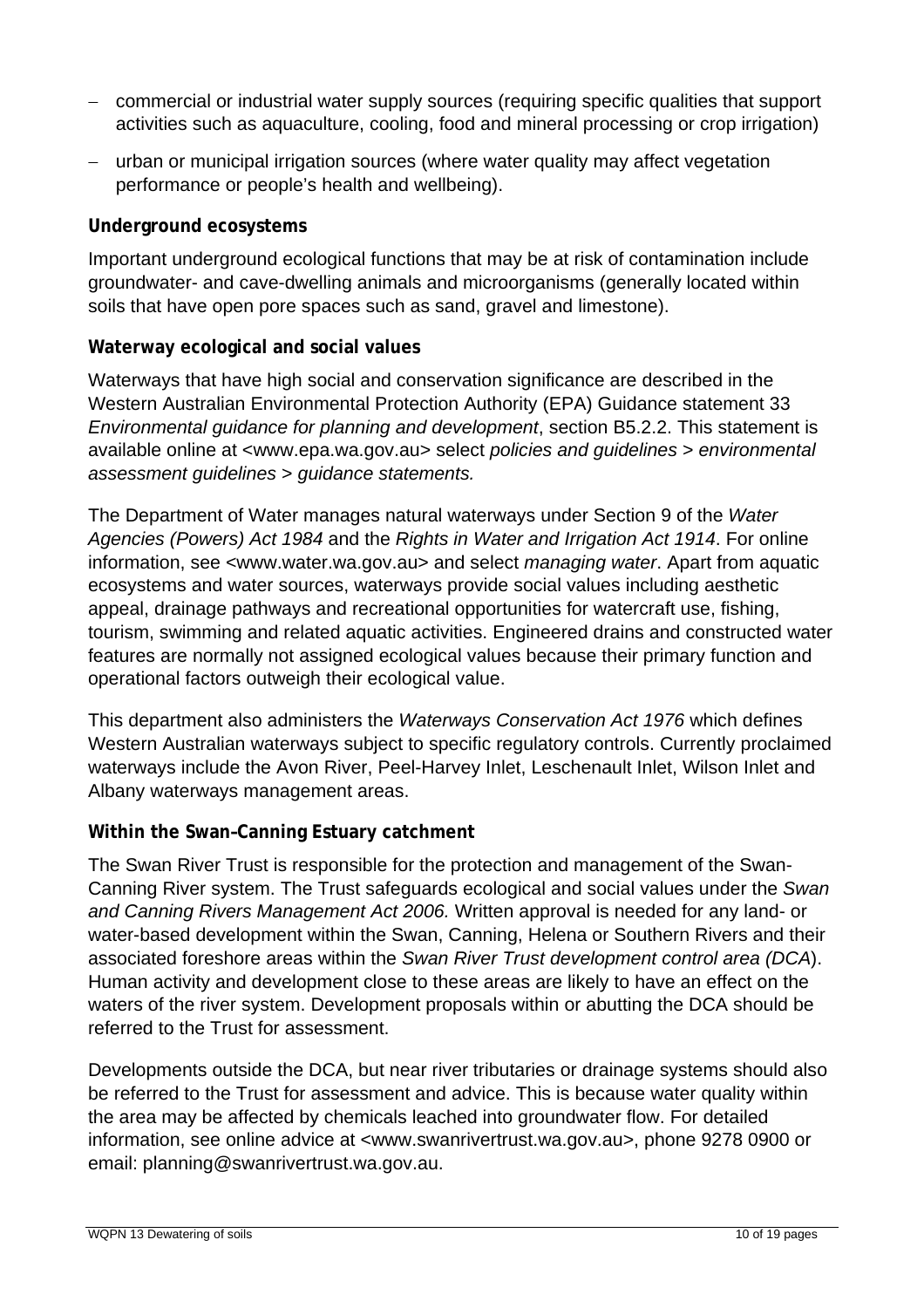#### **Wetland ecology**

Many important wetlands have been given conservation status under the Ramsar convention (described online at [<www.ramsar.org](http://www.ramsar.org/)*>*), Japan and Australia migratory bird agreement (JAMBA), China and Australia migratory bird agreement (CAMBA), and Republic of Korea and Australia migratory bird agreement (ROKAMBA).

Wetlands are also protected under various national and Western Australian government policies. Conservation wetland data to guide land planning and development activities is provided via the following publications:

- − *Directory of important wetlands in Australia* defines wetlands scheduled by the Australian Government. It is available online at [<www.environment.gov.au](http://www.environment.gov.au/)> select *water* > *water topics* > *wetlands.*
- − Wetlands with defined high conservation significance are described in the EPA (WA) guidance statement 33 *Environmental guidance for planning and development* (section B4.2.2). This statement is available online at [<www.epa.wa.gov.au>](http://www.epa.wa.gov.au/) select *policies and guidelines* > *environmental assessment guidelines* > *guidance statements.*

The Department of Environment and Conservation (DEC) is the custodian of the state wetland datasets, and is responsible for maintaining and updating relevant information. These datasets are available online at [<www.dec.wa.gov.au>](http://www.dec.wa.gov.au/) search *maps wetlands* or select *management and protection > wetlands > wetlands data*. Guidance on viewing the wetlands is provided online at *water > wetlands > data* or by phoning DEC's nature conservation division on 9334 0333.

Wetlands datasets identified for conservation value or for resource enhancement include:

- − *Geomorphic wetlands of the Swan Coastal Plain*
- − *South coast significant wetlands*
- − *Geomorphic wetlands Augusta to Walpole* (this dataset awaits detailed evaluation).

Wetlands that are highly disturbed by land use, or have been landscaped to provide a social amenity or drainage control function in urban settings, may not be assigned conservation values unless they are actively managed to maintain these values.

#### **Note limitations**

Many Western Australian aquifers, waterways and wetlands await detailed scientific evaluation, present data on their quality is sparse and their values remain unclassified. Unless demonstrated otherwise, any natural waters that are slightly disturbed by human activity are considered to have sensitive environmental values. Community support for these water values, the setting of practical management objectives, provision of sustainable protection services and effective implementation are vital to protecting or restoring water resources for both current needs and those of future generations.

This note provides a general guide on environmental issues, and offers solutions based on data searches, professional judgement and precedents. Recommendations made in this note do not override any statutory obligation or government policy statement. Alternative practical environmental solutions suited to local conditions may be considered.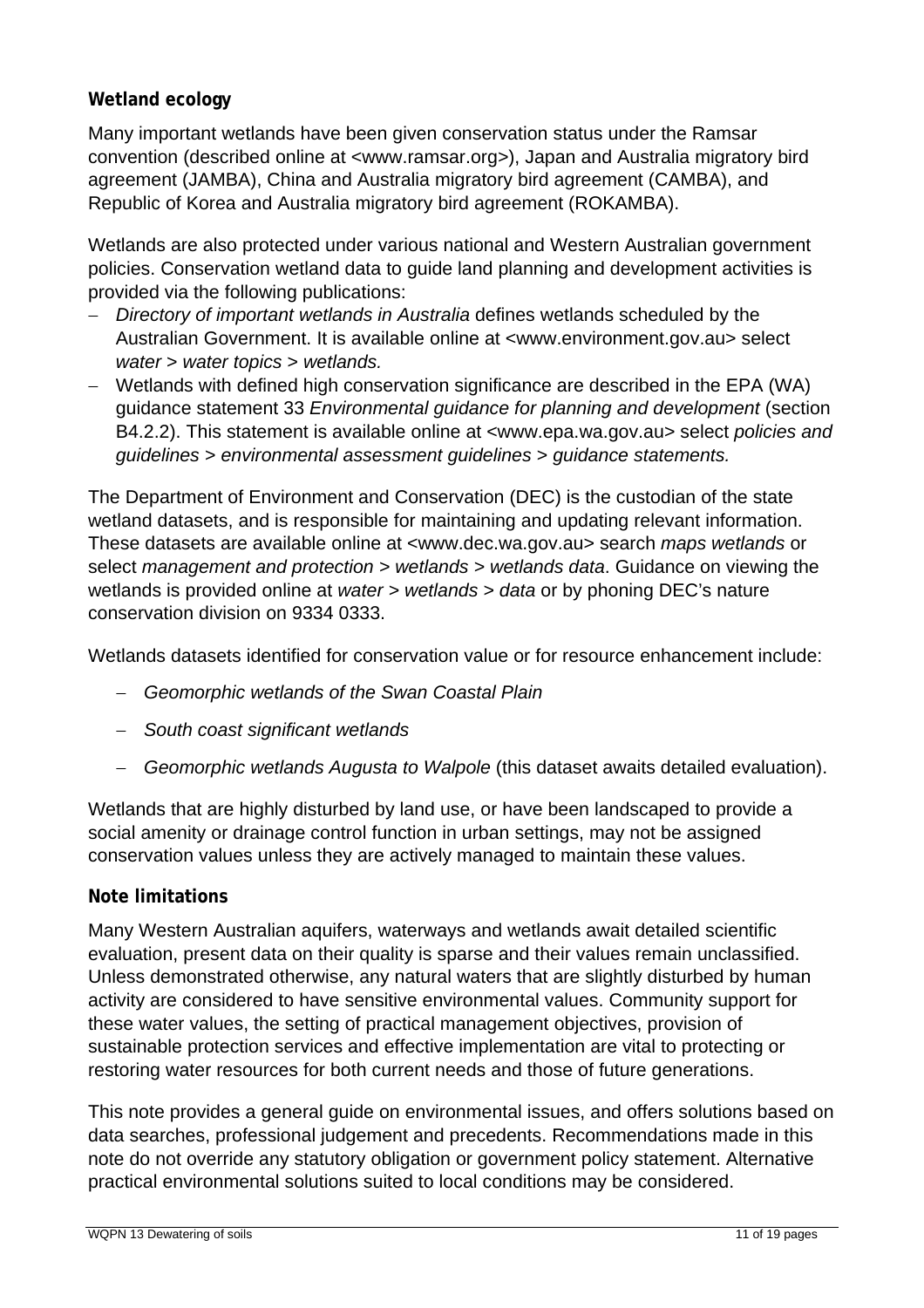This note's recommendations shall not be used as this department's policy position on a specific matter, unless confirmed in writing. In addition, regulatory agencies should not use this note's recommendations in place of site-specific development conditions based on a project's assessed environmental risks. Any regulatory conditions should consider local environmental values, the safeguards in place and take a precautionary approach.

Where a conflict arises between this note's recommendations and any activity that may affect a sensitive water resource, this note may be used to assist stakeholder negotiations. The negotiated outcome should not result in a greater water quality contamination risk than would apply if the recommended protection measures were used.

#### **Water quality protection note updates**

This note will be updated as new information is received, industry/activity standards change and resources permit. The currently approved version is available online at <[www.water.wa.gov.au](http://www.water.wa.gov.au/)> select *publications > find a publication > series browse > water quality protection notes.* 

| <b>What's regulated?</b>     | <b>West Australian statutes</b>   | <b>Regulatory body/agency</b>  |
|------------------------------|-----------------------------------|--------------------------------|
| Regulation of prescribed     | <b>Environmental Protection</b>   | Department of Environment and  |
| premises that could pollute; | Act 1986- Part V regulations      | Conservation                   |
|                              | <b>Environmental Protection</b>   | www.dec.wa.gov.au              |
| Prohibition of sediment      | (Unauthorised Discharge)          |                                |
| discharge                    | Regulations 2004                  |                                |
| Licence to take surface      | <b>Rights in Water and</b>        | Department of Water - regional |
| water and groundwater from   | <b>Irrigation Act 1914</b>        | office                         |
| proclaimed areas             |                                   | www.water.wa.gov.au            |
| Dewatering in public         | Metropolitan Water Supply,        | select Contact us              |
| drinking water source areas  | Sewerage and Drainage Act         |                                |
| (PDWSA).                     | 1909                              |                                |
|                              | <b>Country Areas Water Supply</b> |                                |
|                              | Act 1947                          |                                |
| Licence to discharge waters  | <b>Waterways Conservation</b>     |                                |
| into managed waterways.      | Act 1976                          |                                |
| Approval to discharge into   | <b>Local Government Act 1995</b>  | Local government authority     |
| local drains                 | by-laws                           | (council)                      |
| Impact of significant        | <b>Environmental Protection</b>   | Minister for the Environment   |
| development proposals on     | Act 1986 - Part IV                | advised by the Environmental   |
| the values and ecology of    | <b>Environmental Impact</b>       | <b>Protection Authority</b>    |
| land or natural waters       | Assessment                        | www.epa.wa.gov.au              |
| Discharges into the Swan-    | <b>Swan and Canning Rivers</b>    | <b>Swan River Trust</b>        |
| <b>Canning Estuary</b>       | Management Act 2006               | www.swanrivertrust.wa.gov.au   |
|                              |                                   |                                |
|                              |                                   |                                |
|                              |                                   |                                |
|                              |                                   |                                |

### Appendix B: Statutory approvals relevant to this note include-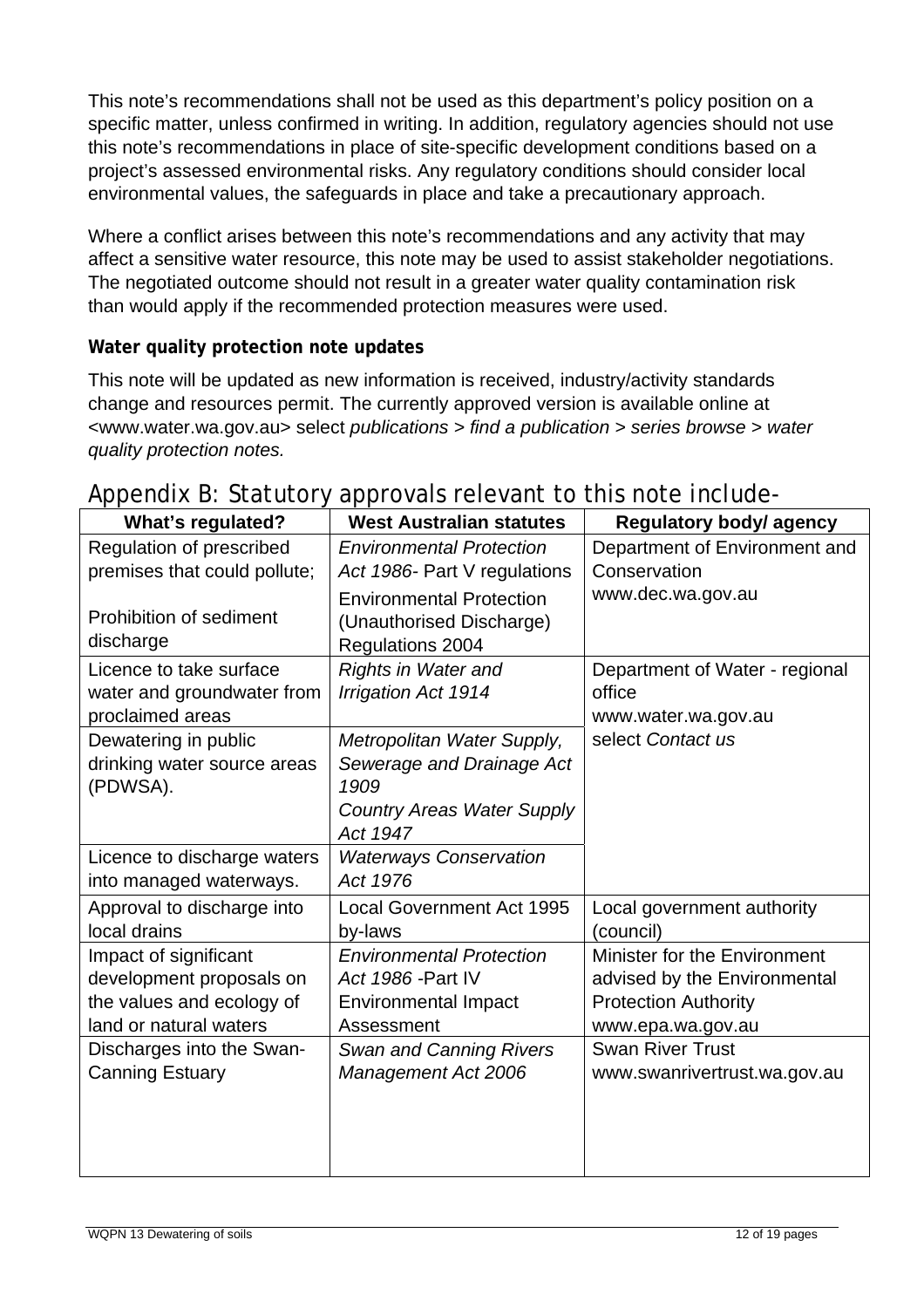| What's regulated?           | <b>West Australian statutes</b>   | Regulatory body/ agency         |
|-----------------------------|-----------------------------------|---------------------------------|
| Approval to discharge water | Metropolitan Water Supply,        | <b>Water Corporation</b>        |
| into main drainage systems. | Sewerage and Drainage Act<br>1909 | www.watercorporation.com.au     |
|                             | Land drainage Act 1925            |                                 |
| Discharge to sewer          | Metropolitan Water Supply,        | <b>Water Corporation;</b>       |
| (industrial waste permit)   | Sewerage and Drainage Act         | other designated water services |
|                             | 1909; Country Towns               | provider                        |
|                             | Sewerage Act 1948                 |                                 |
| Subdivision of land         | <b>Planning and Development</b>   | Western Australian Planning     |
|                             | Act 2005                          | Commission; Department of       |
| Land zoning and             |                                   | Planning                        |
| development approval        |                                   | www.planning.wa.gov.au          |
|                             |                                   | Local government (council)      |

Relevant statutes are available from the State Law Publisher at < [www.slp.wa.gov.au](http://www.slp.wa.gov.au/) >

# Appendix C: Information needed to assess dewatering proposals

The following information should be supplied to us for assessment with any proposal for dewatering that might impact on sensitive water resources:

- 1 Site owner and operating tenant's name and contact details.
- 2 A site plan showing the location of the project with clearly labelled lot numbers and roads. The plan should show the site topography, remnant vegetation cover, existing infrastructure and onsite water features and sources.
- 3 Details of site investigation of soil strata, depth to water table and available data on the hydrology and quality of local water resources.
- 4 Land use zoning (from the present local government council).
- 5 Current land use description, any site contamination history and its remediation.
- 6 Full description and scale of the activities planned for the project site, (infrastructure, site amenities, and chemical applications), dewatering facilities and planned operational life of the project. Describe intended start date, operating hours and any expansion options.
- 7 Details of any proposed vegetation clearing, environmental buffers, site earthworks and relevant services including sewerage and drainage.
- 8 Description of hazardous materials and chemicals stored or handled on site in commercial quantities.
- 9 Description of the types, quantities and quality of solid and liquid waste (if applicable) that will be generated or disposed from the facility.
- 10 Description of planned material containment, waste management (treatment and disposal); with an environmental management plan (where applicable).
- 11 Details of any environmental modelling conducted to demonstrate the effects of the project on local water resources.
- 12 Planned operational safeguards and equipment maintenance procedures.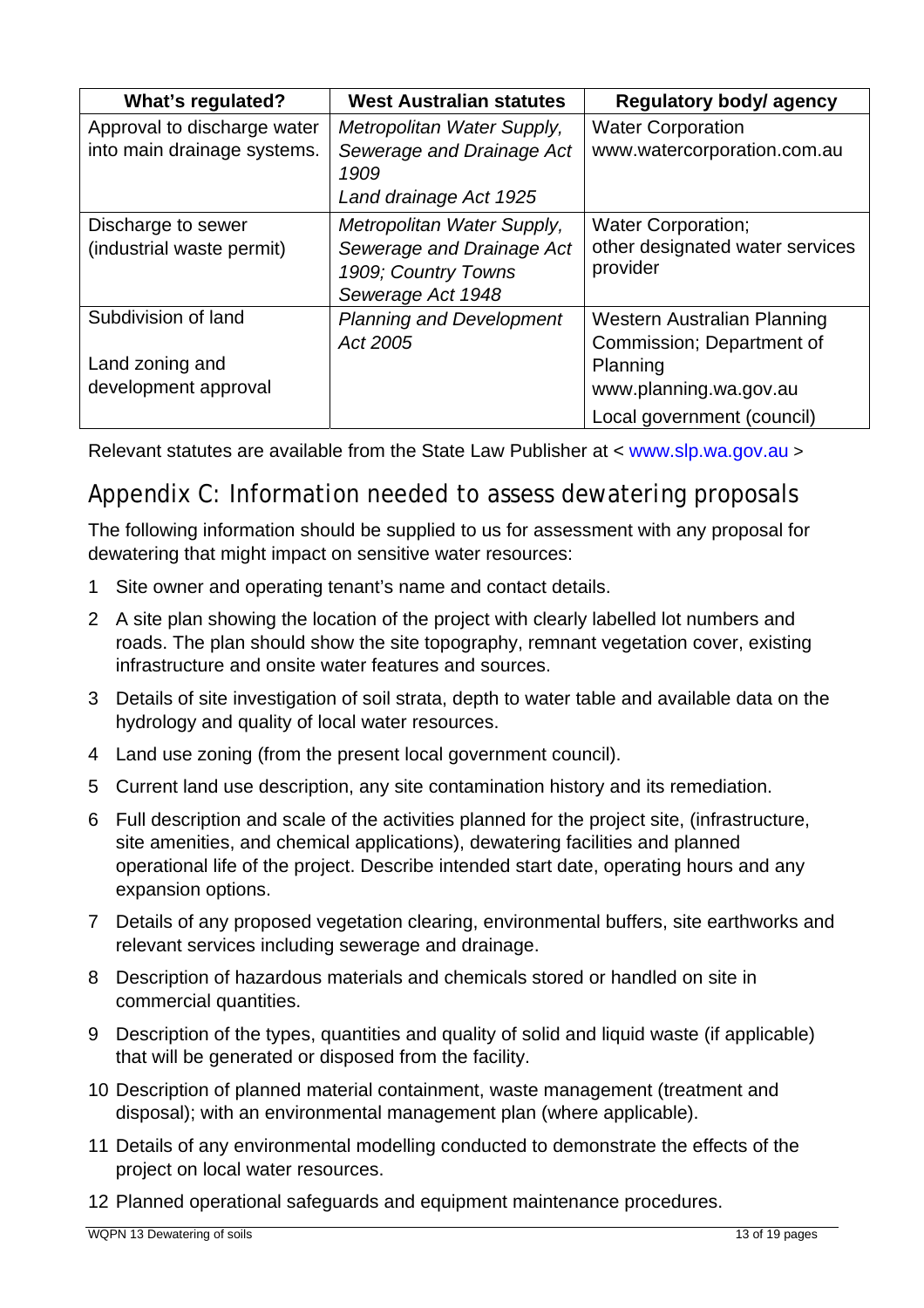- 13 Details of any contingency measures proposed to minimise the impacts of chemical spills and safely dispose of contaminated waters that may result from non-conforming groundwater quality, storms, fire, flood or equipment malfunction or vandalism. Contingency information should include workforce training, site monitoring and emergency response facilities.
- 14 Any project contractual agreements or regulatory approvals received.

For major projects, development proponents should engage the services of a qualified and experienced consultant to professionally prepare their development proposal. This should ensure that government agencies can efficiently assess and respond to the proposal without delays caused by inadequate or poorly defined information.

### Appendix D: Additional information required for a dewatering proposal associated with a groundwater licence

The following information may be requested by the Department of Water to process a licence application for dewatering, (where the dewatering activity is not exempt), under the *Rights in Water and Irrigation Act 1914*.

This information will be used by the department to complete the licence assessment. Depending on the outcome of the preliminary assessment, additional information or a dewatering operating strategy may be requested*.*

*Note: We advise that the applicant also seek advice on any dewatering disposal methods from the Department of Environment and Conservation and where relevant, the Swan River Trust.* 

Depending upon the size and location of the dewatering operation some or all of this information may be requested. Proponents should contact their local Department of Water office to find out which items from the checklist they need to supply with their licence application.

If there is insufficient room, please include additional information as an attachment.

 $\Box$  What is the purpose of dewatering (e.g. basement construction, quarrying, service installation, pump station)?

 $\Box$  When is dewatering scheduled to commence?

Who is the dewatering contractor?\_\_\_\_\_\_\_\_\_\_\_\_\_\_\_\_\_\_\_\_\_\_\_\_\_\_\_\_\_\_\_\_\_\_\_\_\_\_\_\_\_\_

 $\Box$  What is the duration of pumping?

 $\Box$  Proposed pumping rates, frequency, and total volume of water to be pumped daily (kL)

\_\_\_\_\_\_\_\_\_\_\_\_\_\_\_\_\_\_\_\_\_\_\_\_\_\_\_\_\_\_\_\_\_\_\_\_\_\_\_\_\_\_\_\_\_\_\_\_\_\_\_\_\_\_\_\_\_\_\_\_\_\_\_\_\_\_\_\_\_\_\_\_

\_\_\_\_\_\_\_\_\_\_\_\_\_\_\_\_\_\_\_\_\_\_\_\_\_\_\_\_\_\_\_\_\_\_\_\_\_\_\_\_\_\_\_\_\_\_\_\_\_\_\_\_\_\_\_\_\_\_\_\_\_\_\_\_\_\_\_\_\_\_\_\_

\_\_\_\_\_\_\_\_\_\_\_\_\_\_\_\_\_\_\_\_\_\_\_\_\_\_\_\_\_\_\_\_\_\_\_\_\_\_\_\_\_\_\_\_\_\_\_\_\_\_\_\_\_\_\_\_\_\_\_\_\_\_\_\_\_\_\_\_\_\_\_\_

\_\_\_\_\_\_\_\_\_\_\_\_\_\_\_\_\_\_\_\_\_\_\_\_\_\_\_\_\_\_\_\_\_\_\_\_\_\_\_\_\_\_\_\_\_\_\_\_\_\_\_\_\_\_\_\_\_\_\_\_\_\_\_\_\_\_\_\_\_\_\_\_

 $\Box$  Proposed dewatering method (e.g. spears, well point systems, open pumping)

 $\Box$  Support techniques (e.g. horizontal boring, sheet piling, grouting)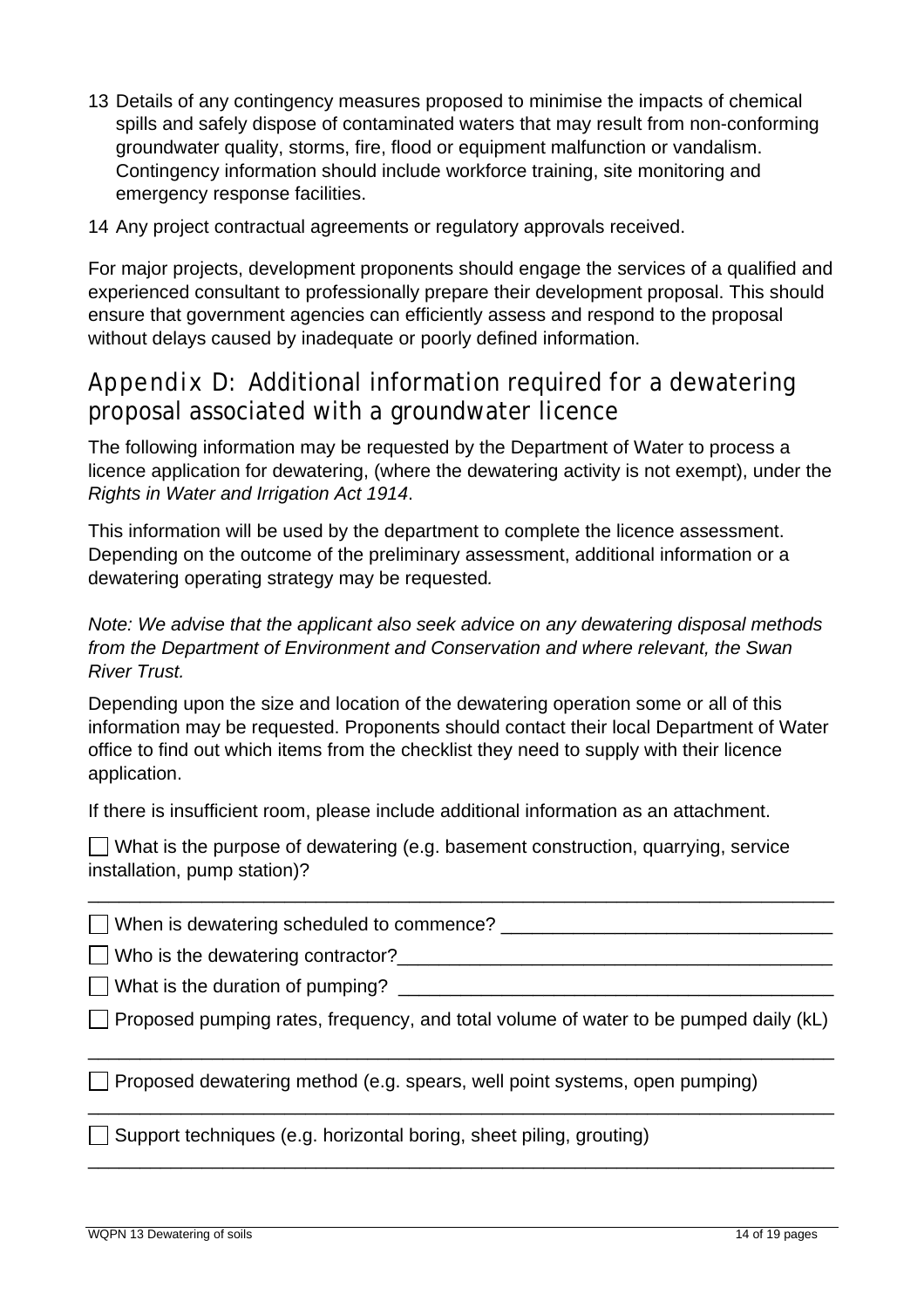$\Box$  Maximum depth of excavation below natural ground surface

| $\Box$ Maximum depth the water table is to be lowered to during dewatering                      | metres |
|-------------------------------------------------------------------------------------------------|--------|
| Water table depth pre-dewatering                                                                | metres |
| $\Box$ Groundwater drawdown cone: radius of impact<br>metres; depth                             | metres |
| □ Discharge point (e.g. infiltration or recharge to local aquifer, dust suppression/irrigation, |        |
| sewer, drain or surface water body):                                                            |        |

\_\_\_\_\_\_\_\_\_\_\_\_\_\_\_\_\_\_\_\_\_\_\_\_\_\_\_\_\_\_\_\_\_\_\_\_\_\_\_\_\_\_\_\_\_\_\_\_\_\_\_\_\_\_\_\_\_\_\_\_\_\_\_\_\_\_\_\_\_\_\_\_

 $\Box$  Have any acid sulphate soils been identified at the site?  $N_0$ <sup>No</sup>/Yes *If yes, have you contacted the Department of Environment and Conservation for the appropriate approvals and advice?* All the set of the set of the set of the No/Yes  $\Box$  Acid sulfate soil management plan sent to the DEC for assessment?  $\Box$  No/Yes

\_\_\_\_\_\_\_\_\_\_\_\_\_\_\_\_\_\_\_\_\_\_\_\_\_\_\_\_\_\_\_\_\_\_\_\_\_\_\_\_\_\_\_\_\_\_\_\_\_\_\_\_\_\_\_\_\_\_\_\_\_\_\_\_\_\_\_\_\_\_

*If yes, it been approved by the Department of Environment and Conservation?* No/Yes

Dewatering effluent treatment description (e.g. nil, aeration, lime neutralisation, sediment filtration or settlement, chemical contaminant removal):

 $\Box$  Identify any potentially sensitive receptors (e.g. wetlands, water bodies, other ground water users)

\_\_\_\_\_\_\_\_\_\_\_\_\_\_\_\_\_\_\_\_\_\_\_\_\_\_\_\_\_\_\_\_\_\_\_\_\_\_\_\_\_\_\_\_\_\_\_\_\_\_\_\_\_\_\_\_\_\_\_\_\_\_\_\_\_\_\_\_\_\_\_

\_\_\_\_\_\_\_\_\_\_\_\_\_\_\_\_\_\_\_\_\_\_\_\_\_\_\_\_\_\_\_\_\_\_\_\_\_\_\_\_\_\_\_\_\_\_\_\_\_\_\_\_\_\_\_\_\_\_\_\_\_\_\_\_\_\_\_\_\_\_\_

 $\Box$  Copy of the sample analysis of groundwater quality pre-dewatering attached.

 $\Box$  Monitoring program attached (how, where, what is tested, how often, by whom?)

 $\Box$  Contingency program attached (e.g. protection of structures against movement, nearby bore supplies, flooding, salt water intrusion and ecosystem protection)

 $\Box$  Detailed site map attached (services, dewatering/ discharge locations, and receptors).

SIGNED: \_\_\_\_\_\_\_\_\_\_\_\_\_\_\_\_\_\_\_\_\_\_\_\_\_\_\_\_\_\_\_\_\_\_\_\_\_\_ DATE: \_\_\_\_\_\_\_\_\_\_\_\_\_\_\_\_\_\_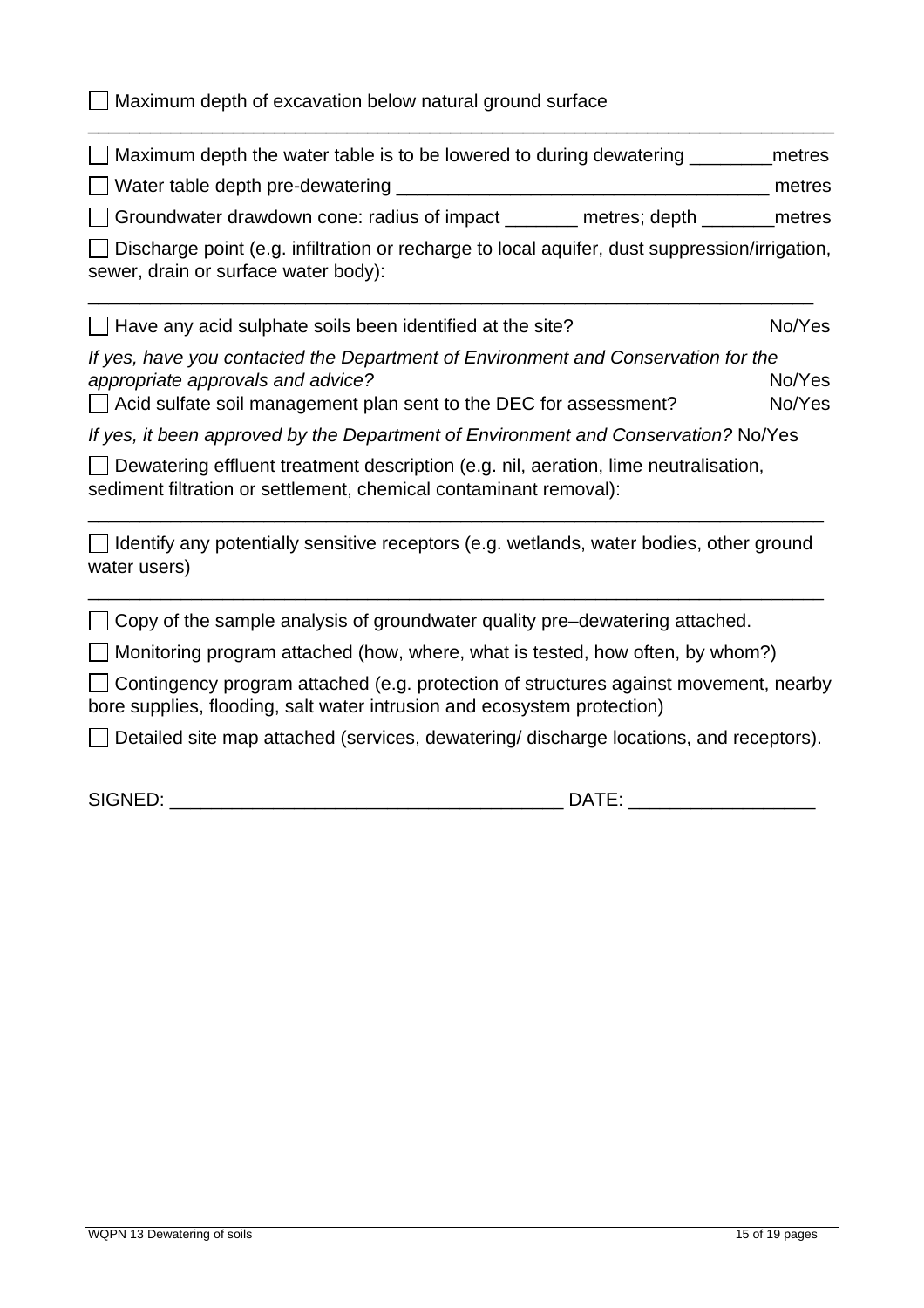# Appendix E: Indicative quality criteria for dewatering discharge to receiving waters

This may be used as the default criteria where no regulatory agency discharge criteria is available.

| <b>Quality indicator</b>                                                                                   | Limiting criteria for receiving waters <sup>a, b</sup>                                                                                                                                                                                                                                                                                                                                                                                                                                                            |                                                                                                                      |  |
|------------------------------------------------------------------------------------------------------------|-------------------------------------------------------------------------------------------------------------------------------------------------------------------------------------------------------------------------------------------------------------------------------------------------------------------------------------------------------------------------------------------------------------------------------------------------------------------------------------------------------------------|----------------------------------------------------------------------------------------------------------------------|--|
| pH                                                                                                         | Causes the seasonal background pH to vary within $\pm$ 0.5 units. <sup>c</sup>                                                                                                                                                                                                                                                                                                                                                                                                                                    |                                                                                                                      |  |
| Colour/ odour                                                                                              | odour.                                                                                                                                                                                                                                                                                                                                                                                                                                                                                                            | Causes no discernible variation from seasonal background colour or                                                   |  |
| <b>Dissolved solids</b><br>(TDS)                                                                           | Causes a maximum increase in the seasonal background TDS of<br>10 per cent. <sup>d</sup>                                                                                                                                                                                                                                                                                                                                                                                                                          |                                                                                                                      |  |
| <b>Dissolved oxygen</b><br>(DO)                                                                            | Causes a maximum decrease in the seasonal background DO<br>concentration of 10 per cent.                                                                                                                                                                                                                                                                                                                                                                                                                          |                                                                                                                      |  |
| <b>Floating matter/</b><br>foam                                                                            | Causes no visible floating oil, foam, grease, scum, litter or other<br>objectionable matter.                                                                                                                                                                                                                                                                                                                                                                                                                      |                                                                                                                      |  |
| Non filterable<br>residue (NFR)<br>retained on a 45<br>micron filter                                       | Causes a maximum increase in the seasonal background NFR<br>concentration of 10 per cent.<br>Field check: a black Secchi disc should be immediately visible in<br>daylight at bottom of 85 centimetres depth of dewatering liquid placed<br>in a clean 200 L drum with a white floor.                                                                                                                                                                                                                             |                                                                                                                      |  |
| <b>Sediment</b>                                                                                            |                                                                                                                                                                                                                                                                                                                                                                                                                                                                                                                   | Causes no discernible deposition of sediment that may affect<br>aesthetic, recreational, ecological or other values. |  |
| Micro-organisms                                                                                            | As accepted by Department of Health or its delegate, with reference<br>to the relevant National water quality management strategy<br>(NWQMS) paper 4 and 6 (see references 1c and 1d)                                                                                                                                                                                                                                                                                                                             |                                                                                                                      |  |
| <b>Nutrients</b><br>(i.e. plant-available<br>nitrogen or<br>phosphorus)                                    | Likely to cause a maximum increase in seasonal background nutrient<br>levels of 10 per cent <sup>c</sup> (where background data is available; and<br>For conservation-valued waterways or wetlands, causes the seasonal<br>background nutrient levels not to exceed the relevant default trigger<br>level value in NWQMS paper 4 Tables 3.3.4 or 3.3.6                                                                                                                                                            |                                                                                                                      |  |
| <b>Toxicants</b><br>(including- arsenic,<br>cyanide, endocrine<br>disrupters, heavy<br>metals, pesticides) | Causes a maximum increase in the seasonal background<br>concentration of any toxicant of 10 per cent; and a maximum rise in<br>the receiving water's seasonal background concentration of any<br>toxicant to the lesser value of:<br>75 per cent of the NWQMS paper 4 or 6 investigation trigger<br>$\overline{\phantom{a}}$<br>value/ guideline criterion for relevant water uses<br>criterion for protection of 90 per cent of existing ecosystem<br>$\overline{\phantom{m}}$<br>species given in NWQMS paper 4 |                                                                                                                      |  |
| <b>Temperature</b>                                                                                         | Causes a maximum seasonal change to water temperature of two                                                                                                                                                                                                                                                                                                                                                                                                                                                      |                                                                                                                      |  |
| <b>Radionuclides</b>                                                                                       | degrees Celsius when measured at mixing zone boundary<br>Non specific radiation emitters:                                                                                                                                                                                                                                                                                                                                                                                                                         |                                                                                                                      |  |
| (based on maximum<br>activity levels)                                                                      | Gross alpha <sup>e</sup><br>Gross beta <sup>e</sup>                                                                                                                                                                                                                                                                                                                                                                                                                                                               | 0.1 Becquerel (Bq)/L<br>0.5 Bq/ L (Potassium 40 subtracted)                                                          |  |
|                                                                                                            | Unspecified alpha<br>and beta-emitters                                                                                                                                                                                                                                                                                                                                                                                                                                                                            | Annual human water intake of 0.1 milli-Sievert<br>for any individual nuclide                                         |  |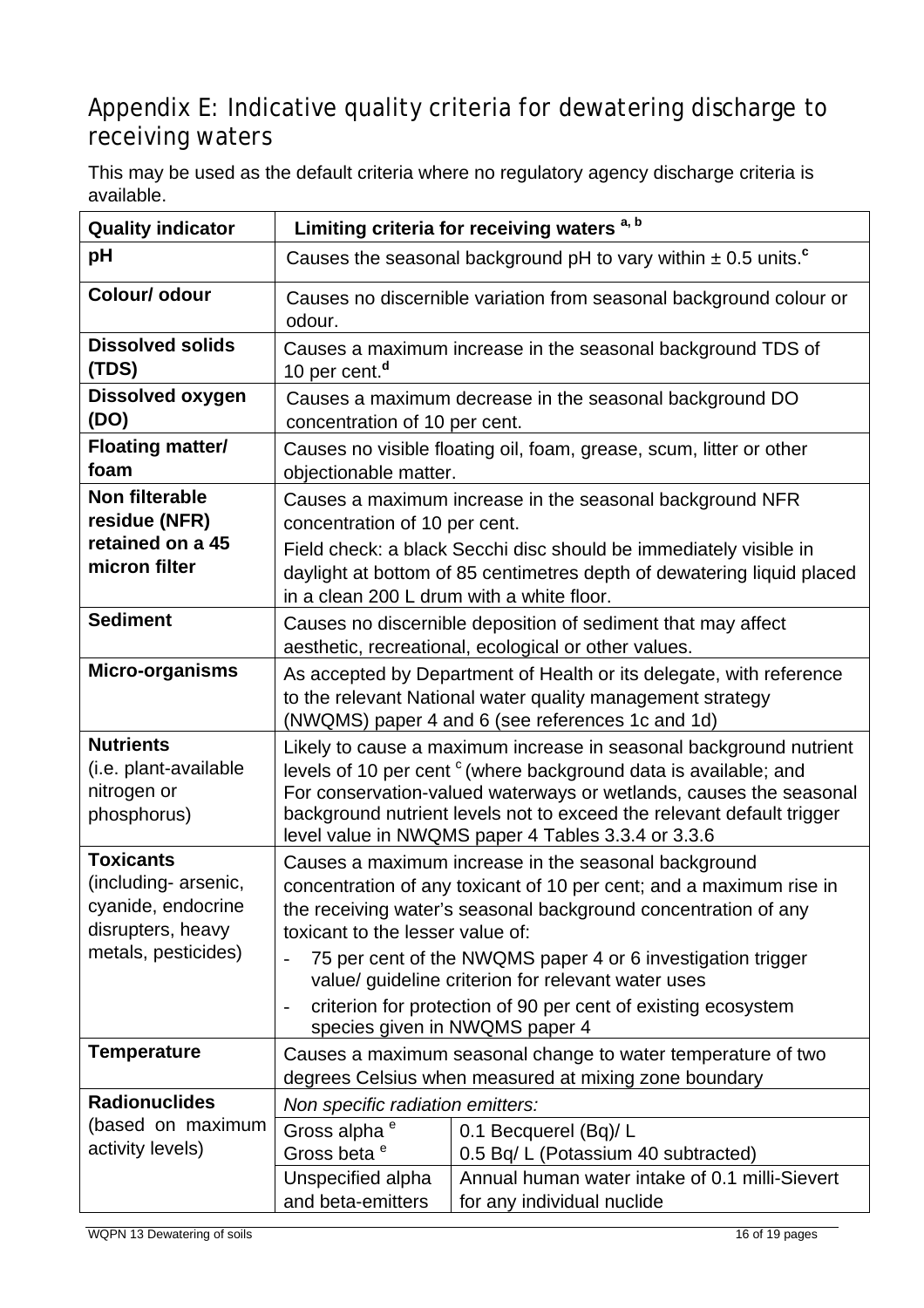| <b>Quality indicator</b>              | Limiting criteria for receiving waters <sup>a, b</sup> |                                     |
|---------------------------------------|--------------------------------------------------------|-------------------------------------|
| <b>Radionuclides</b>                  | Specified radiation emitters:                          |                                     |
| (based on maximum<br>activity levels) | Radium 226                                             | 0.5 Bq/L                            |
|                                       | Radium 228                                             | 0.5 Bq/L                            |
|                                       | Uranium                                                | 0.2 mg/L (equivalent to 0.25 Bq/ L) |
|                                       | Radon 222                                              | 100.0 Bq/L                          |

**Footnotes on limiting criteria for receiving waters** 

- a Any variation from the seasonal background quality levels should be determined as the sum of all discharge inputs. Seasonal background refers to the measured ambient quality of local water resources prior to impact by the project. It is normally determined immediately upstream of the project boundary or discharge point on the same day that the discharge quality is tested.
- b Mixing zones should not exceed 10 per cent of any wetland's seasonal area, nor 10 per cent of any waterway's seasonal width.
- c The alkalinity of the receiving water (milligrams per litre as  $CaCO<sub>3</sub>$ ) will influence the resultant pH after mixing.
- d Applies to waters with slight to moderately disturbed ecosystems, when influenced by human land-use activities.
- e Specific radionuclides and their activity concentrations should be identified if either the gross alpha or beta limiting criteria concentrations is exceeded. If more than one radionuclide is present, the total annual dose from all radionuclides (excluding the dose from potassium 40) should not exceed 0.1 milli-Sievert.

#### **Data references**

Australian government - National water quality management strategy (reference 1): Paper 4 *Australian and New Zealand guidelines for fresh and marine water quality* 2000 Paper 6 *Australian drinking water guidelines* 2004.

## **References and further reading**

- 1 Australian Government -National water quality management strategy papers, available online at [<www.environment.gov.au>](http://www.environment.gov.au/) select *water > water policy and programs > water quality*
	- a *Paper 2 Policies and principles,* 1994
	- b *Paper 3 Implementation guidelines,* 1998
	- c *Paper 4 Australian and New Zealand guidelines for fresh and marine water quality,*  2000
	- d *Paper 6 Australian drinking water guidelines,* 2011
	- e *Paper 7 Australian guidelines for water quality monitoring and reporting,* 2000
	- f *Paper 21 Australian guidelines for water recycling: Managing health and environmental risks (phase 1) 2006*

To obtain printed copies of the papers, see internet site [<www.awa.asn.au](http://www.awa.asn.au/)>, request by email at <[bookshop@awa.asn.au](mailto:bookshop@awa.asn.au)> or obtain them from a library.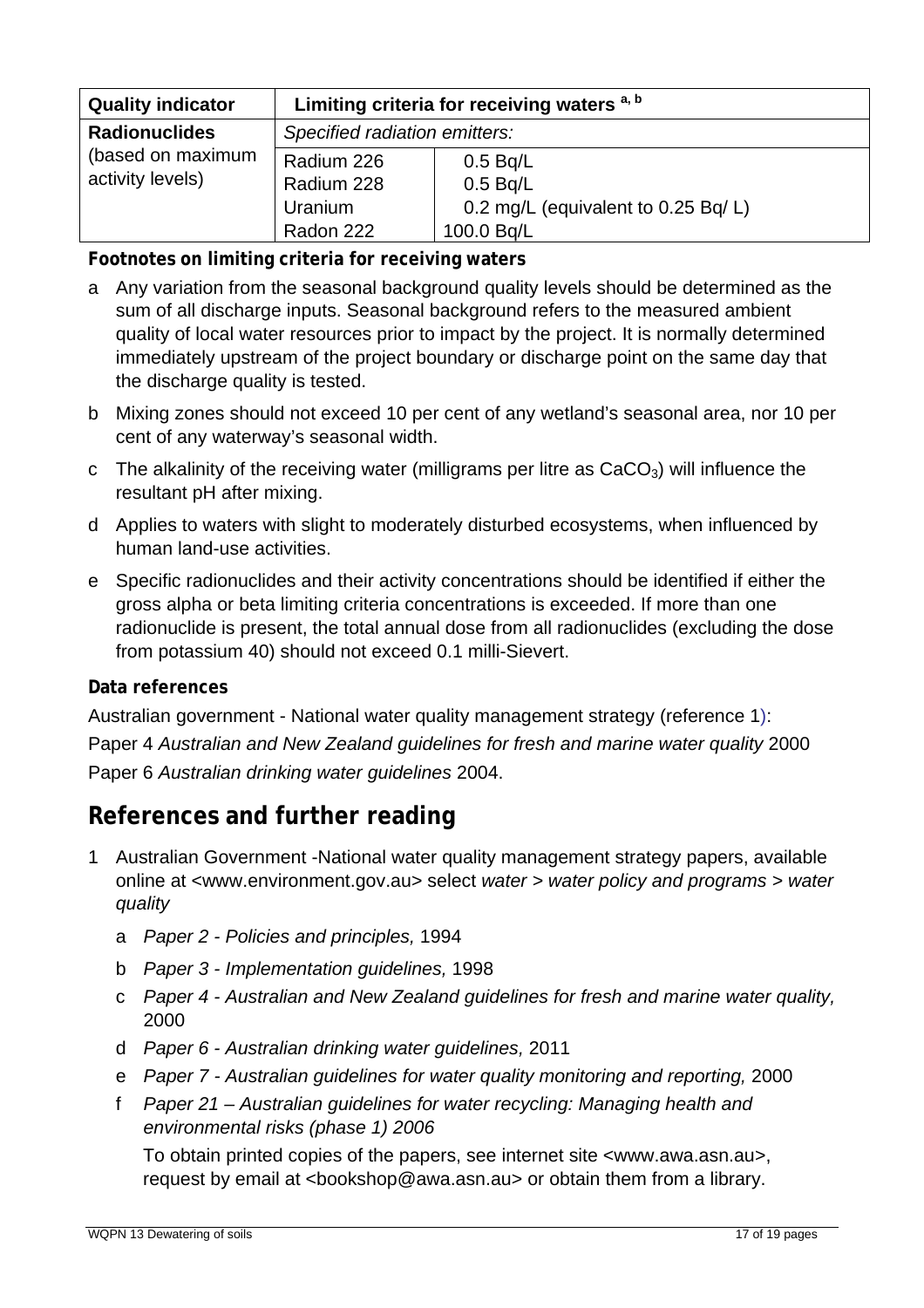2 Department of Agriculture and Food (W.A) publication available online at <[www.agric.wa.gov.au>](http://www.agric.wa.gov.au/), search for *<publication title>.*

Farmnote 36/ 2004 - *Groundwater pumping for salinity control.*

- 3 Department of Environment and Conservation (WA)
	- a Wetlands policy available online at [<www.dec.wa.gov.au>](http://www.dec.wa.gov.au/) select *management and protection > wetlands* > *publications* Position statement *Wetlands* 2001
	- b Acid sulfate soils advice available online at <[www.dec.wa.gov.au](http://www.dec.wa.gov.au/)> select *management and protection > land > acid sulfate soils > publications Identification and investigation of acid sulfate soils.*
	- c Contaminated sites advice available online at <[www.dec.wa.gov.au>](http://www.dec.wa.gov.au/), select *pollution prevention > contaminated sites*
		- *Assessment levels for soil, sediment and water* Feb 2010
		- *Potentially contaminating activities, industries and land uses* 2004
		- *Guidance for groundwater management in urban areas on acid sulfate soils*  2004.
- 4 Department of Water (WA) publications available online at [<www.water.wa.gov.au>](http://www.water.wa.gov.au/)
	- a Environmental protection guidelines published by the Water and Rivers Commission and Department of Minerals and Energy, 2000; select *publications > find a publication > series browse > guidelines.* 
		- Guideline 5 *Mining and mineral processing mine-site stormwater*
		- Guideline 11 *Mining and mineral processing mine dewatering.*
	- b Water quality protection notes (WQPN); select *publications > find a publication > series browse* > *water quality protection notes.* 
		- WQPN 30 *Groundwater monitoring bores*
		- WQPN 20 *Industry general and heavy*
		- WQPN *22 Irrigating vegetated land with nutrient-rich wastewater*
		- WQPN 25 *Land use compatibility in public drinking water source areas*
		- WQPN 33 *Nutrient and irrigation management plans*
		- WQPN 65 *Toxic and hazardous substances- storage and use.*
	- c Waterways policy and guidelines select *publications > find a publication > series browse > policies* or *water notes*
		- Foreshore policy 1 *Identifying the foreshore area*, WRC 2002
		- Water note 10 *Protecting riparian vegetation*
		- Water note 11 *Identifying the riparian zone*
		- Water note 23 *Determining foreshore reserves.*
	- d Stormwater manual; select *waterways health > stormwater and drainage Stormwater management manual for Western Australia.*